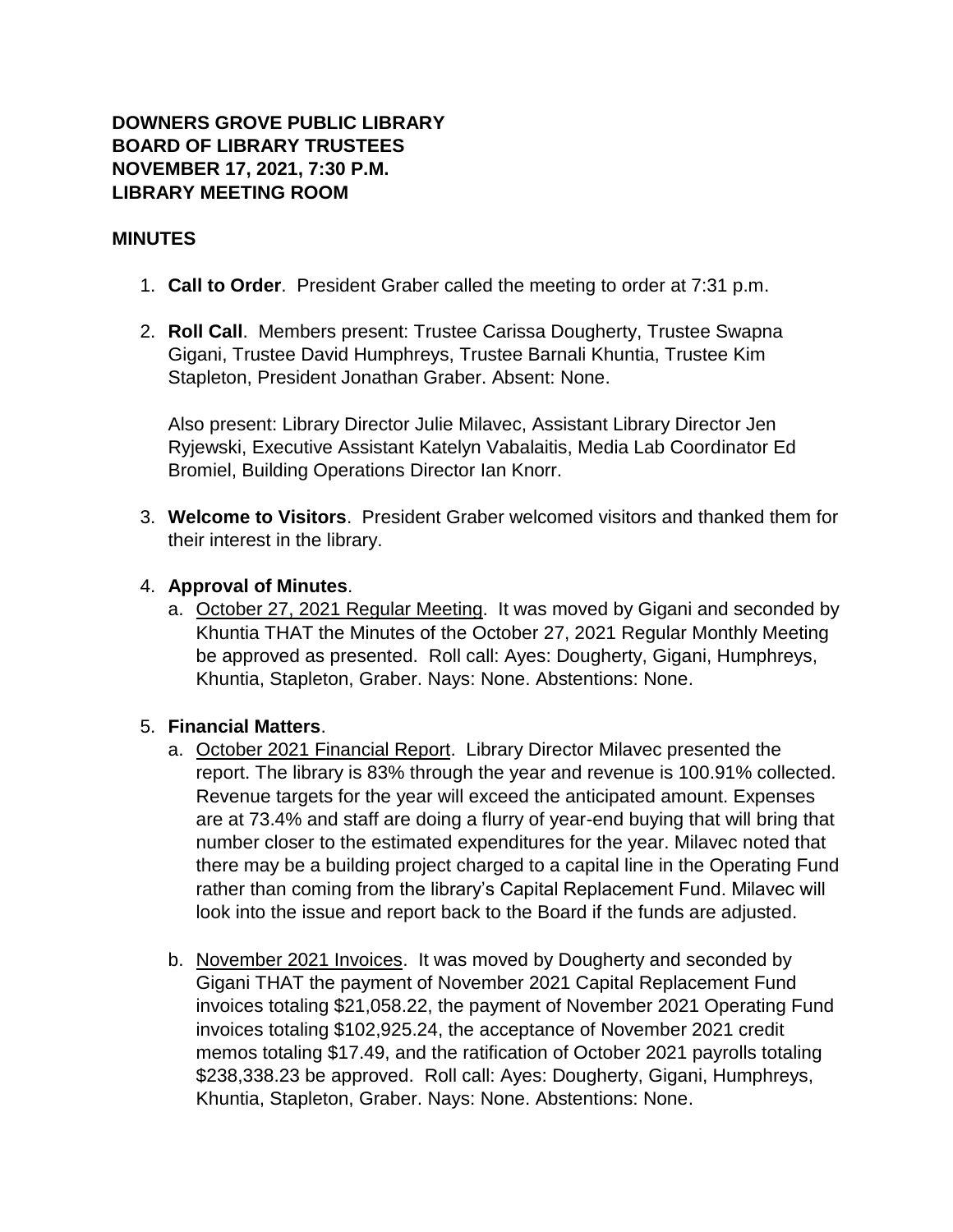- 6. **Public Comment on Agenda Items**. President Graber invited comment. There was none.
- 7. **Public Comment on Other Library Business**. President Graber invited comment. There was none.
- 8. **New Business**.
	- a. 2022 Board Meeting Schedule. Library Director Milavec noted that the November meeting was moved from the second week to the third week. It was moved by Gigani and seconded by Stapleton THAT the 2022 Board Meeting Schedule be approved as presented. Roll call: Ayes: Dougherty, Gigani, Humphreys, Khuntia, Stapleton, Graber. Nays: None. Abstentions: None.
	- b. 2022 Library Closings and Holidays. The library generally closes for seven holidays per year. There is a new state holiday, Juneteenth, that the Board can consider adding if desired. The Board will keep an eye on what the Village does with the holiday but not add it to the list of closures for 2022. Milavec also noted that there is no set date for staff In Service Day. Due to upcoming building projects, a date has not yet been determined. Trustee Dougherty suggested the Board consider a floating holiday in the future for staff who celebrate holidays that do not occur during library closures.

It was moved by Stapleton and seconded by Gigani THAT the 2022 Library Closings and Holidays be approved as presented. Roll call: Ayes: Dougherty, Gigani, Humphreys, Khuntia, Stapleton, Graber. Nays: None. Abstentions: None.

- c. Resolution 2021-1 Recognizing Milestone Anniversaries and Retirements. It was moved by Humphreys and seconded by Dougherty THAT Resolution 2021-1 Recognizing Milestone Anniversaries and Retirements be approved. Roll call: Ayes: Dougherty, Gigani, Humphreys, Khuntia, Stapleton, Graber. Nays: None. Abstentions: None. President Graber read the resolution aloud into library record.
- d. Electrical Relay Panel Project Proposal. Building Operations Director Ian Knorr has been working with Fitzgerald Electric and Graybar and learned about OMNIA Partnership, which is a joint purchasing program. Knorr will produce the scope of work, research the parts, and then there is one flat fee for material, labor, and overtime. Overtime costs were included, as there will be some necessary off-hours work. All existing field devices will be reused. Everything inside and all of the circuitry will be new. The library will be compliant in daylight harvesting and all occupancy sensors needed in offices.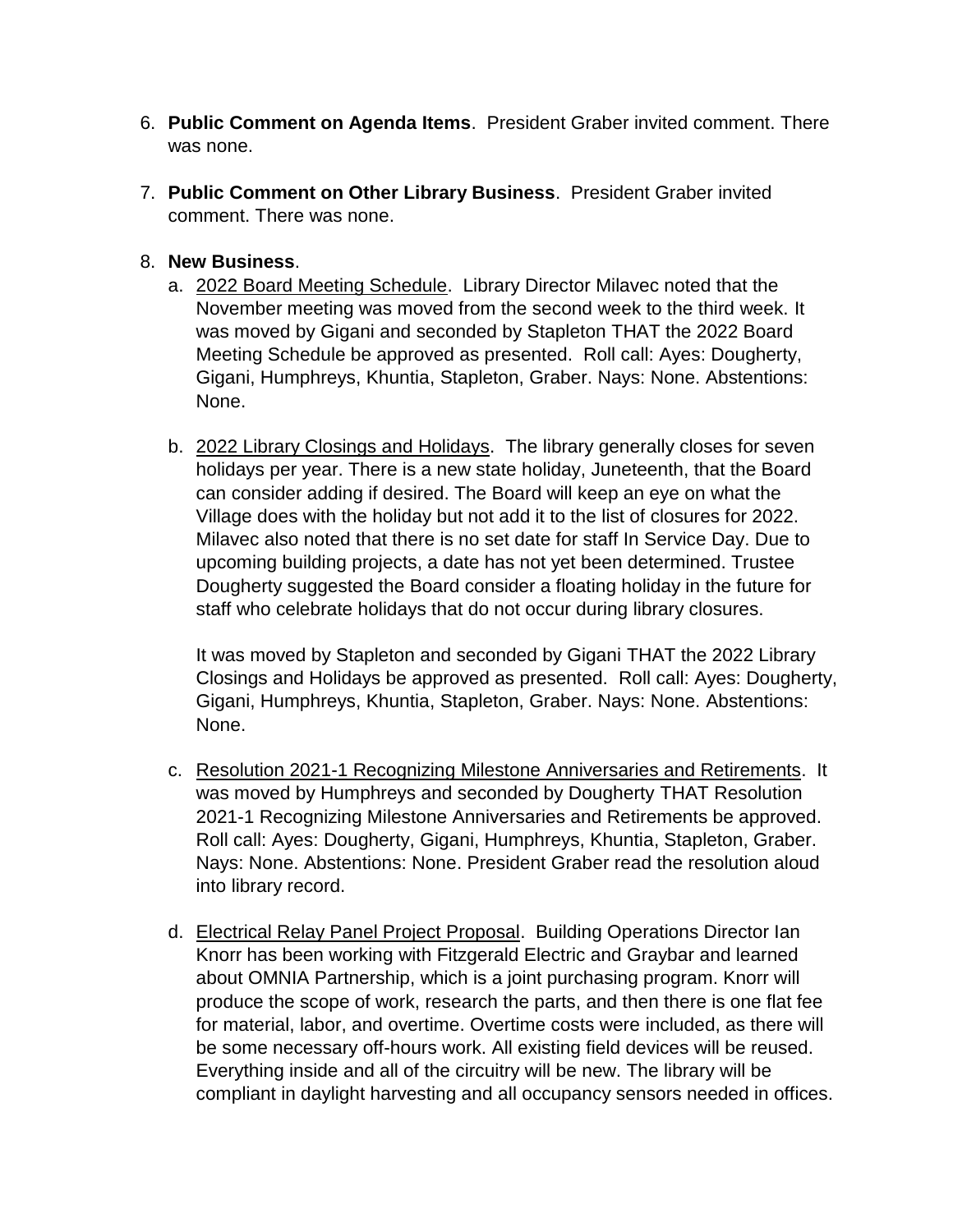There is an 8-12 week lead-time for materials and Knorr hopes to begin work at the end of January or beginning of February.

It was moved by Dougherty and seconded by Khuntia THAT the Electrical Relay Panel Project Proposal from Graybar Electrical Company in the amount of \$84,800.00 be approved as presented. Roll call: Ayes: Dougherty, Gigani, Humphreys, Khuntia, Stapleton, Graber. Nays: None. Abstentions: None.

e. Table Purchase Proposal. Library Director Milavec worked with Building Operations Director Ian Knorr to take inventory of the library's tables and determine what types of tables are needed in each area of the building. The tables will be purchased through the TIPS program, which the Board approved at the October meeting. The desired table styles came back at a higher amount than expected, so the proposal is to replace only the public use tables at this time. In 2023, side tables and smaller tables will be replaced. The project cost will be split between two budget years. There is a 50% deposit due and then a 10-12 week lead-time, with the remainder of the balance due once installed. Some of the new tables will have power, which is a consideration in Standards for Illinois Public Libraries.

It was moved by Humphreys and seconded by Gigani THAT the Table Purchase Proposal from Library Furniture International for \$104,402.55 be approved as presented. Roll call: Ayes: Dougherty, Gigani, Humphreys, Khuntia, Stapleton, Graber. Nays: None. Abstentions: None.

f. Canceling December 15 Regular Board Meeting. It was moved by Stapleton and seconded by Khuntia THAT the December 15, 2021 Regular Monthly Meeting of the Board of Library Trustees be canceled. Roll call: Ayes: Dougherty, Gigani, Humphreys, Khuntia, Stapleton, Graber. Nays: None. Abstentions: None.

#### 9. **Unfinished Business**.

a. COVID-19 Response and Phased Reopening Plan. On November 8, the rolling six-month calendar for the meeting room and conference rooms returned. Now that kids age 5 and older can be vaccinated, elementary inperson programming will return in January. Outreach has started up again, with Outreach Coordinator Erin Linsenmeyer returning to in-school visits.

It was moved by Gigani and seconded by Khuntia THAT the Library Director be reauthorized to continue to make temporary policy changes in consultation with the Board President and within the parameters of the COVID-19 Response and Phased Reopening Plan as presented. Roll call: Ayes: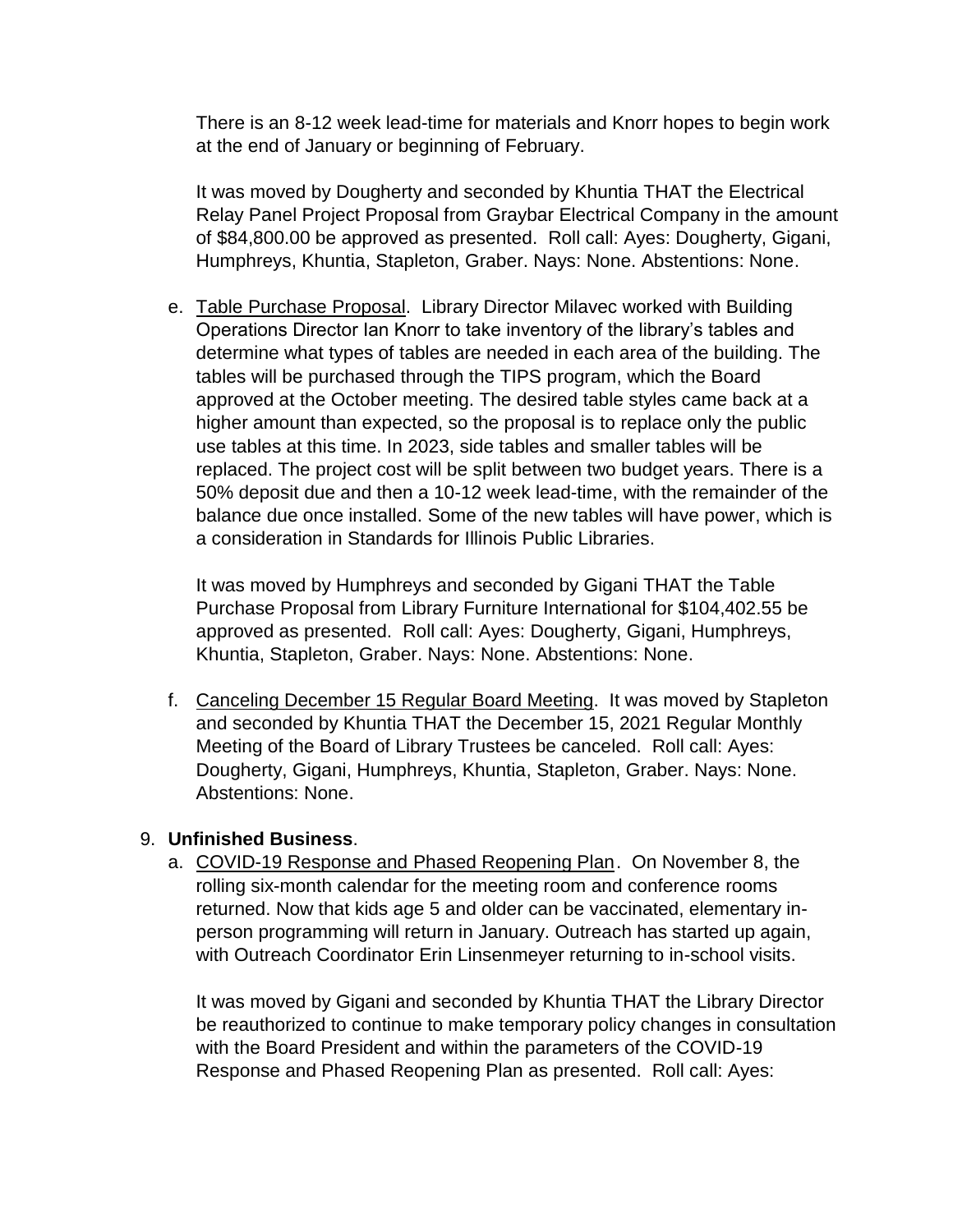Dougherty, Gigani, Humphreys, Khuntia, Stapleton, Graber. Nays: None. Abstentions: None.

10.**Library Director's Report**. Library Director Milavec presented her report. The LIRA renewal for the library's property, liability, and workers compensation insurance came back at a 7.19% increase, which is much better than the 20-30% expected increase announced earlier in the year. The library continues to have cyber liability in the insurance package. The pickup lockers are doing great, with 286 locker holds so far.

Milavec brought Building Operations Director Ian Knorr into her report to discuss the status of the library's elevator. Knorr has already received quotes for the elevator modernization project through OMNIA Partners and the cost should remain under \$150,000. The project has been budgeted for 2022, which will include replacing everything but the car and piston. An interior cab renovation is also planned, which will include a security camera in the elevator and two-way communication. The renovation should last another 20-25 years. The elevator contractor will take care of all the permits, drawings, and inspections. Knorr will be the point of contact and on-site manager. There will be an elevator downtime of 3-5 weeks. The Management Team has already started discussing how to deal with the elevator being down and will continue to make plans. The proposal will be on the Board's January agenda. There is a 15-week lead-time on the project.

# 11. **Executive Session**.

a. 5 ILCS 120/2(c)(1), for discussion of the appointment, employment, compensation, discipline, performance, or dismissal of a specific employee. It was moved by Gigani and seconded by Khuntia THAT the Board move into Executive Session. Roll call: Ayes: Dougherty, Gigani, Humphreys, Khuntia, Stapleton, Graber. Nays: None. Abstentions: None. The Board moved into Executive Session at 8:27 p.m.

It was moved by Gigani and seconded by Humphreys THAT the Board reconvene the Public Session. Roll call: Ayes: Dougherty, Gigani, Humphreys, Khuntia, Stapleton, Graber. Nays: None. Abstentions: None. President Graber reconvened the Public Session at 8:54 p.m.

12.**Action for Items Discussed in Executive Session**. There were no action items.

#### 13.**Trustee Comments and Requests for Information**.

President Graber highlighted Assistant Library Director Jen Ryjewski's work on library grants. He also appreciated that the Kids Room restarted the Sew What program. He commented that the number of pickup locker holds is fantastic.